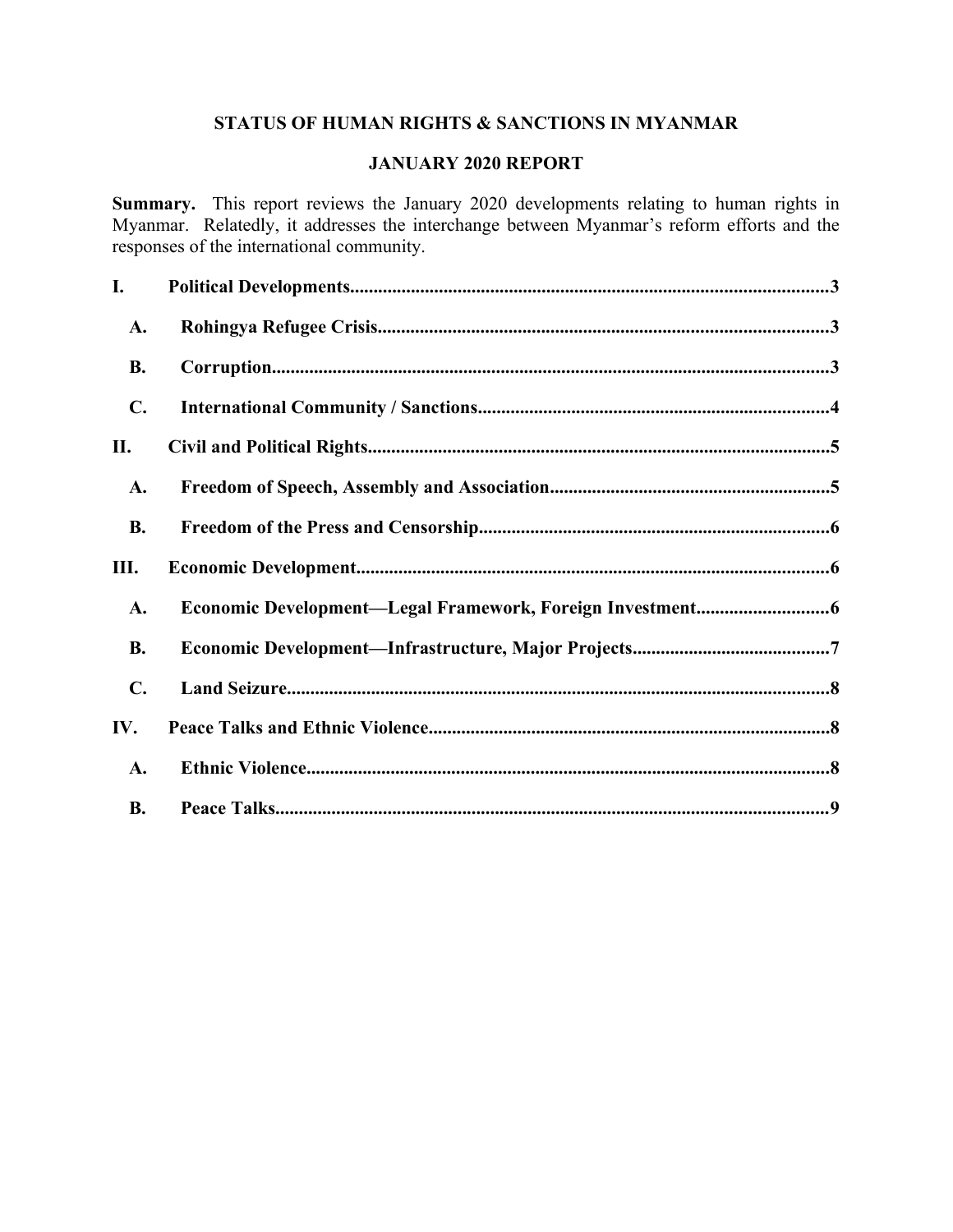## **I. Political Developments**

## <span id="page-1-2"></span><span id="page-1-0"></span>**A. Rohingya Refugee Crisis**

Bangladesh announced that Bhasan Char, a Bangladeshi island that is regularly submerged by monsoon rains, is ready to accommodate 100,000 Rohingya refugees (out of approximately 700,000 currently in Bangladesh). However, the Bangladesh government has not yet announced a relocation date. Government officials reported that flood protection embankments, houses, hospitals and mosques have been built on Bhasan Char, and the Bangladesh refugee, relief and repatriation commissioner, Mahbub Alam Talukder, claims that Bhasan Char is ready for habitation.<sup>1</sup> Foreign media have not been permitted to visit the island.

The United Nations High Commission for Refugees has not endorsed the relocation and has requested to visit the island. Both the United Nations and international aid agencies have vehemently opposed the relocation plan since it was first proposed in 2015 due to concerns that a large storm could overwhelm the island and endanger thousands of lives.<sup>2</sup> Prime Minister Sheikh Hasina has repeatedly assured the United Nations and other international organizations that her administration will consult them prior to making a final decision on the relocation of the refugees, and that no refugees would be forced to move.<sup>3</sup> Most Rohingya are currently unwilling to return to Myanmar due to safety concerns, as evidenced by two failed repatriation attempts thus far.<sup>4</sup> Bangladeshi officials have stated that they have identified 350 families willing to move to Bhasan Char, but the advocacy group Fortify Rights found that at least 14 of those families were not aware that they were on the list and opposed moving, which raises questions as to the transparency of the process.<sup>5</sup>

Bangladesh will allow 10,000 Rohingya refugee children to receive education through a formal school curriculum for the first time through a recently approved pilot program.<sup>6</sup> There are nearly 400,000 school-age Rohingya children living in Bangladesh's refugee camps. After two years in exile without formal education, the pilot program will allow the children to be taught a version of the Myanmar national curriculum under the supervision of humanitarian agencies in the refugee camps. For the past two years, Bangladesh had only approved an informal learning program designed by humanitarian groups and taught in temporary camp "learning centers" at the beginning primary level, leaving Rohingya children without access to secondary-level education.<sup>7</sup>

The pilot program will use unofficial schools set up by Rohingya refugee teachers in the camps, which until now have been largely ignored. These schools have been teaching the Myanmar national curriculum to about 10,000 children, but operate without humanitarian aid due to the lack of government approval. Some have been forced to shut down due to lack of support.<sup>8</sup> The pilot program will only reach 1 in every 40 Rohingya children by the end of 2020, and it will stop at class 9 as opposed to class 12 in Myanmar. In addition, the pilot program is not accredited.<sup>9</sup>

## <span id="page-1-1"></span>**B. Corruption**

Yangon Watch, an independent watchdog, cautioned that the Yangon government's decision to block all Yangon lawmakers from reading the 2017-2018 Yangon Auditor General's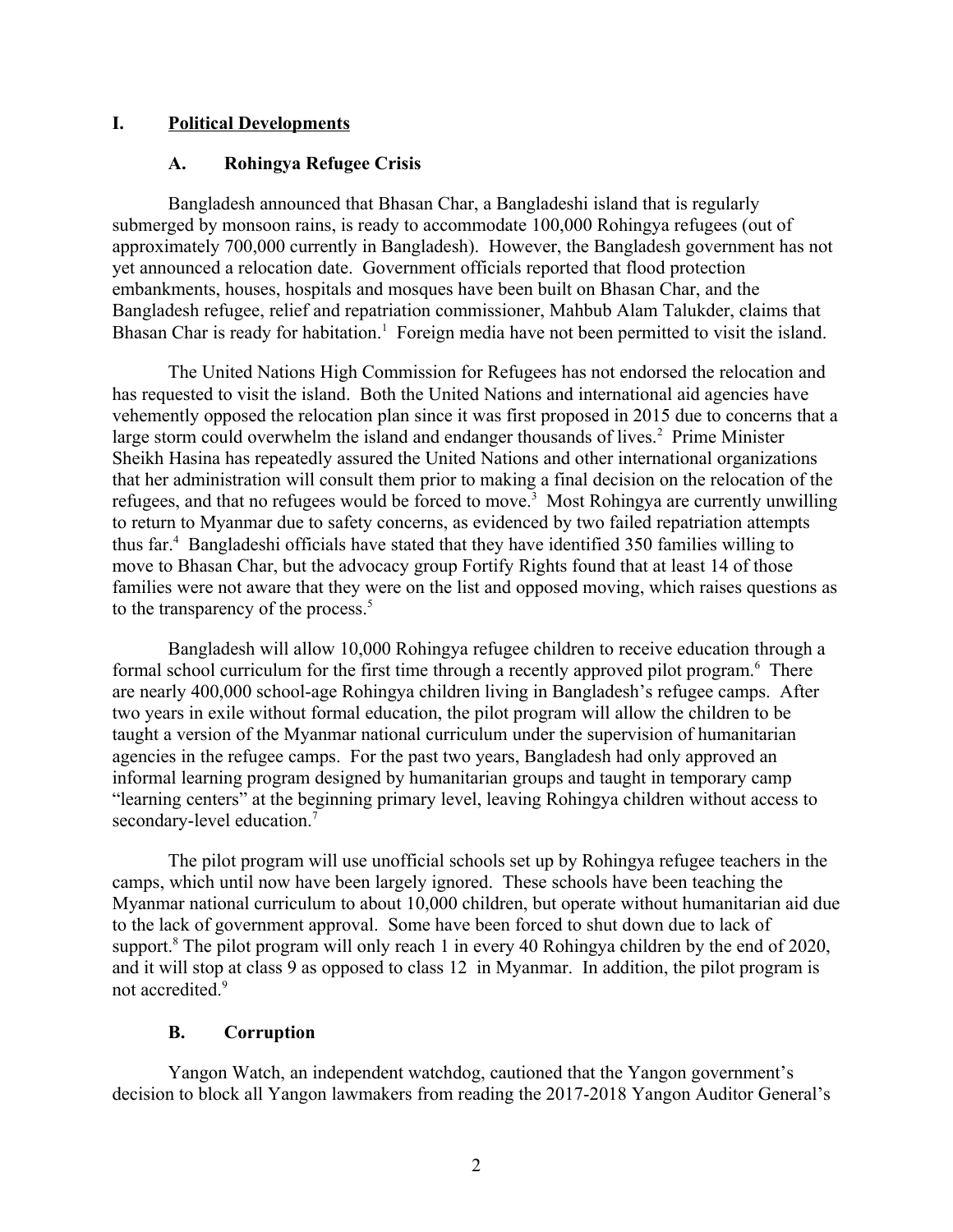report on Yangon's spending could present a violation of anti-corruption law.<sup>10</sup> In previous years, every lawmaker received copies of the report to review. Last June, however, Yangon's chief minister and regional parliament speaker distributed the report only to the Public Accounts Committee.<sup>11</sup> *The Irrawaddy* notes that some have speculated that "the restriction reflects the government's desire to avoid a repeat of regional lawmakers' fiery debate over irregularities in government spending found in the fiscal 2016-17 report."<sup>12</sup> In a statement, Yangon Watch warned that "any failure to follow procedures by misusing one's power to favor someone else's interests fits the definition of corruption."<sup>13</sup>

Although it is not clear whether the Yangon parliament as a whole received the 2017- 2018 Yangon Auditor General's report, the parliament began debating the report on January 21.<sup>14</sup> In debates, the Finance, Planning, and Economy Committee raised the report's findings of financial irregularities.<sup>15</sup> Included in the report were findings that the regional government: (1) failed to impose a fine on a business group for overdue payments; (2) failed to hold an open tender process for the purchase of a 30 billion kyat (\$20.4 million) generator; and (3) invested cash into New Yangon Development Company without parliamentary knowledge.<sup>16</sup>

Following the Anti-Corruption Commission's ("ACC") filing of charges in March 2019, the Tanintharyi Region Court decided to take up bribery and corruption charges against Lei Lei Maw—former Tanintharyi chief minister—and three directors of the Global Grand Services company.<sup>17</sup> The ACC alleged that Lei Lei Maw accepted bribes in connection with construction and landscaping projects.<sup>18</sup> Lei Lei Maw will appear in court on February 3.<sup>19</sup>

## <span id="page-2-0"></span>**C. International Community / Sanctions**

On January 23, the International Court of Justice ("ICJ") ordered Myanmar to implement a number of provisional measures to protect Rohingya from killings and other atrocities, to deter its military from committing genocide against the Rohingya, and to prevent the destruction and ensure preservation of evidence relating to allegations of crimes against the Rohingya.<sup>20</sup> The ICJ ordered Myanmar to report on its compliance with the provisional measures in four months and then every six months thereafter.<sup>21</sup> The presiding judge added that the ICJ "was of the opinion" that the Rohingya in Myanmar remain extremely vulnerable."<sup>22</sup> Although the preliminary measures are legally binding, the ICJ does not have an enforcement mechanism to ensure that Myanmar complies with them.<sup>23</sup> Any enforcement measures by the UN Security Council would require a vote by all of its members.<sup>24</sup>

Aung San Suu Kyi criticized the international condemnation of Myanmar, saying that it had a negative effect on Myanmar's endeavors to bring stability and progress to Rakhine State.<sup>25</sup> The Myanmar Foreign Ministry acknowledged the ICJ ruling and repeated its denial of genocide against the Rohingya, as did a recent report by Myanmar government–backed Independent Commission of Enquiry ("ICOE").<sup>26</sup> However, the ICOE report did admit that "war crimes, serious human rights violations and violations of domestic law took place."<sup>27</sup>

The Japanese government welcomed the ICOE report and stated that it strongly hopes that both the Myanmar government and military will promptly take necessary legal measures based upon the ICOE recommendations.<sup>28</sup> The European Union called on the Myanmar government to conduct "adequate follow-up investigations, in line with international standards"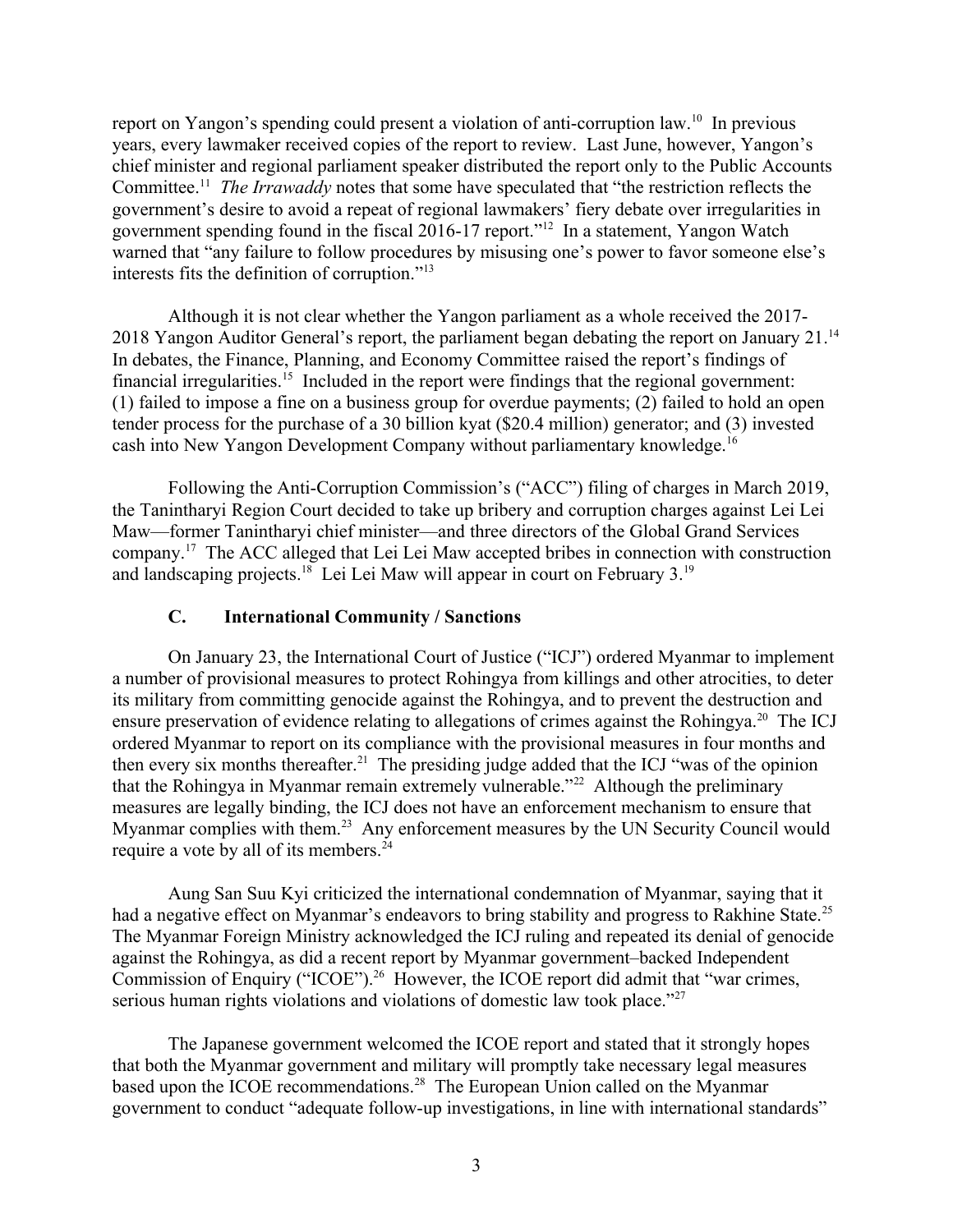of the abuses in Rakhine State detailed in the ICOE report.<sup>29</sup> The EU also urged the Myanmar government to comply with the provisional measures issued by the ICJ.<sup>30</sup> The UN Secretary General issued a statement welcoming the ICJ's order instituting provisional measures.<sup>31</sup>

The case against Myanmar was brought by The Gambia. In January, the ICJ issued submission deadlines for both parties—The Gambia must submit its initial pleading in the genocide case against Myanmar by July 23, 2020, while Myanmar has until January 25, 2021 to respond.<sup>32</sup> The ICJ gave both parties six months to prepare and file their submissions, shorter than the nine months both parties requested during preliminary hearings.<sup>33</sup>

U.S. President Donald Trump's administration announced on January 31 that Myanmar would be added to the controversial list of countries subject to travel bans.<sup>34</sup> Immigrant visas will no longer be issued to persons from Myanmar; however, visas for students, other temporary visitors, and refugee processing are not impacted.<sup>35</sup> It is expected that the travel restrictions will go into effect on February 22.<sup>36</sup> Nevertheless, U.S. Ambassador Scot Marciel stressed that Washington is continuing its strong engagement with Myanmar, despite the fallout over the Rohingya crisis and the imposition of targeted sanctions against military personnel.<sup>37</sup>

## **II. Civil and Political Rights**

## <span id="page-3-1"></span><span id="page-3-0"></span>**A. Freedom of Speech, Assembly and Association**

A recent report from Athan, a free expression advocacy group, states that since the National League for Democracy ("NLD") took office in April 2016, the military has brought 47 lawsuits against 96 people, including 51 activists, 19 individual citizens, 14 journalists, five religious affiliates, four artists and three political party members.<sup>38</sup> Although ten of the  $47$ lawsuits have been dismissed or thrown out, the advocacy group reported that 18 cases have reached a verdict, with 13 more ongoing. According to Athan, most of the lawsuits were in response to criticism surrounding human rights violations by the military and demands for amending the 2008 "military-drafted" Constitution.<sup>39</sup> Similarly, the NLD has also sued over 30 civilians for criticizing members of parliament.<sup>40</sup> Ko Ye Wai Phyo Aung, a representative of Athan, said, "We urge the military to drop all charges and release all detainees concerning criticism cases."<sup>41</sup>

A ruling is soon expected for 13 people charged under Section 17(1) and 17(2) of the Unlawful Associations Act. Major Naing Aung Phyo of the Tatmadaw's Light Infantry Battalion No. 375 filed the lawsuit alleging ties to the Arakan Army and providing food for the ethnic armed group.<sup>42</sup> 21 residents of Shin Let Wa village had been arrested originally; those not released have been on trial for more than nine months.<sup>43</sup>

The Supreme Court of Myanmar has rejected Dr. Aye Maung and Wai Hin Aung's special appeal.<sup>44</sup> The two men were charged for high treason under Section 122 and Section 505(b) of the Penal Code, as well as Section 17(1) of the Unlawful Associations Act, for speeches given at a public gathering in January 2018 marking the 122<sup>nd</sup> anniversary of the fall of the Rakhine kingdom.<sup>45</sup> Dr. Aye Maung and Wai Hin Aung will serve 20 years in the "infamous" Insein prison unless they successfully appeal to the President.<sup>46</sup>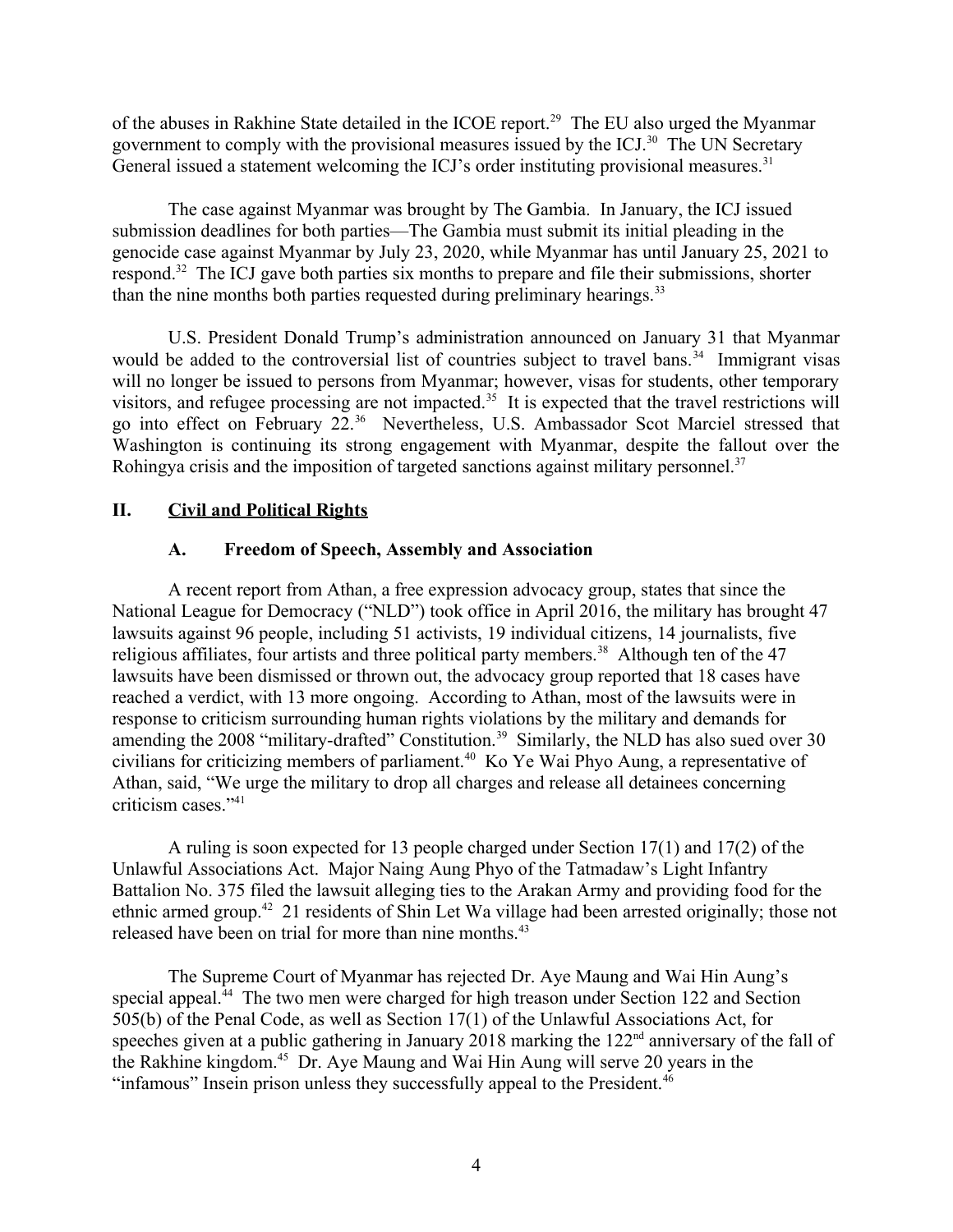A government-sanctioned internet blackout is still in effect for four townships in Rakhine State after six months.<sup>47</sup> Athan, a free expression advocacy group, is collecting petition signatures to demand immediate restoration of the internet and is organizing protests.<sup>48</sup> The group hopes to collect 1,000 signatures, which it plans to submit to the President and Union Parliament. The government maintains that the internet blackout is necessary for the security of the country. The four affected townships have seen continued conflict in recent weeks between the Tatmadaw and the Arakan Army, with many civilians forced out of their homes.<sup>49</sup>

Seng Nu Pan and Paw Lu, two Kachin youth activists, have been awarded the PEN Myanmar Freedom of Expression Award for their work in 2019.<sup>50</sup> The two activists received the award for their support of freedom of expression. They served 15 days in prison for leading a street performance to mark the eighth anniversary of the renewed war in Kachin State.<sup>51</sup> Paw Lu served an additional three months in prison for handing a judge a set of broken scales in criticism of the flawed justice system.<sup>52</sup> Seng Nu Pan stated, "If a government wants to be a good government, they must accept the voice of the people…If the government doesn't want to accept any criticism, it's impossible to be a good government."<sup>53</sup>

## <span id="page-4-2"></span>**B. Freedom of the Press and Censorship**

<span id="page-4-1"></span>There have been no major updates for this section in January.

## **III. Economic Development**

## <span id="page-4-0"></span>**A. Economic Development—Legal Framework, Foreign Investment**

Singapore's sovereign wealth fund, GIC Pvt Ltd ("GIC") and Norway's private equity firm, Norfund, have bought a substantial stake in Yoma Bank, led by Serge Pun.<sup>54</sup> GIC and Norfund will buy a 30% stake in Yoma Bank for \$89 million.

Myanmar has attracted investment capital of over \$1.83 billion from permitted foreign enterprises during the first quarter of the current fiscal year for 2019-2020, which began in October 2019, according to the Directorate of Investment and Company Administration.<sup>55</sup> At a recent meeting of the Myanmar Investment Commission ("MIC") in January 2020, a total of 23 foreign enterprises with investment capital of over \$433.8 million were approved by the commission, creating over 11,000 local employment opportunities. Among the top investors in Myanmar are Singapore, China and Thailand.

China and Myanmar have agreed to accelerate several joint infrastructure deals and projects during President Xi Jingping's historic visit to Myanmar on January 17 and 18, signaling a revival of relations between Myanmar's leader, Aung San Suu Kyi, and China.<sup>56</sup> President Xi Jingping's visit marked the first time a Chinese leader traveled to Myanmar in nearly two decades, and the two governments signed 33 agreements involving key infrastructure projects while also agreeing to accelerate the implementation of the China-Myanmar Economic Corridor scheme, part of Beijing's Belt and Road Initiative. Notably, the two sides agreed to concession and shareholder agreements for the China-backed port project at Kyaukphyu in central Rakhine State. There are five agreements which have yet to be signed on the project.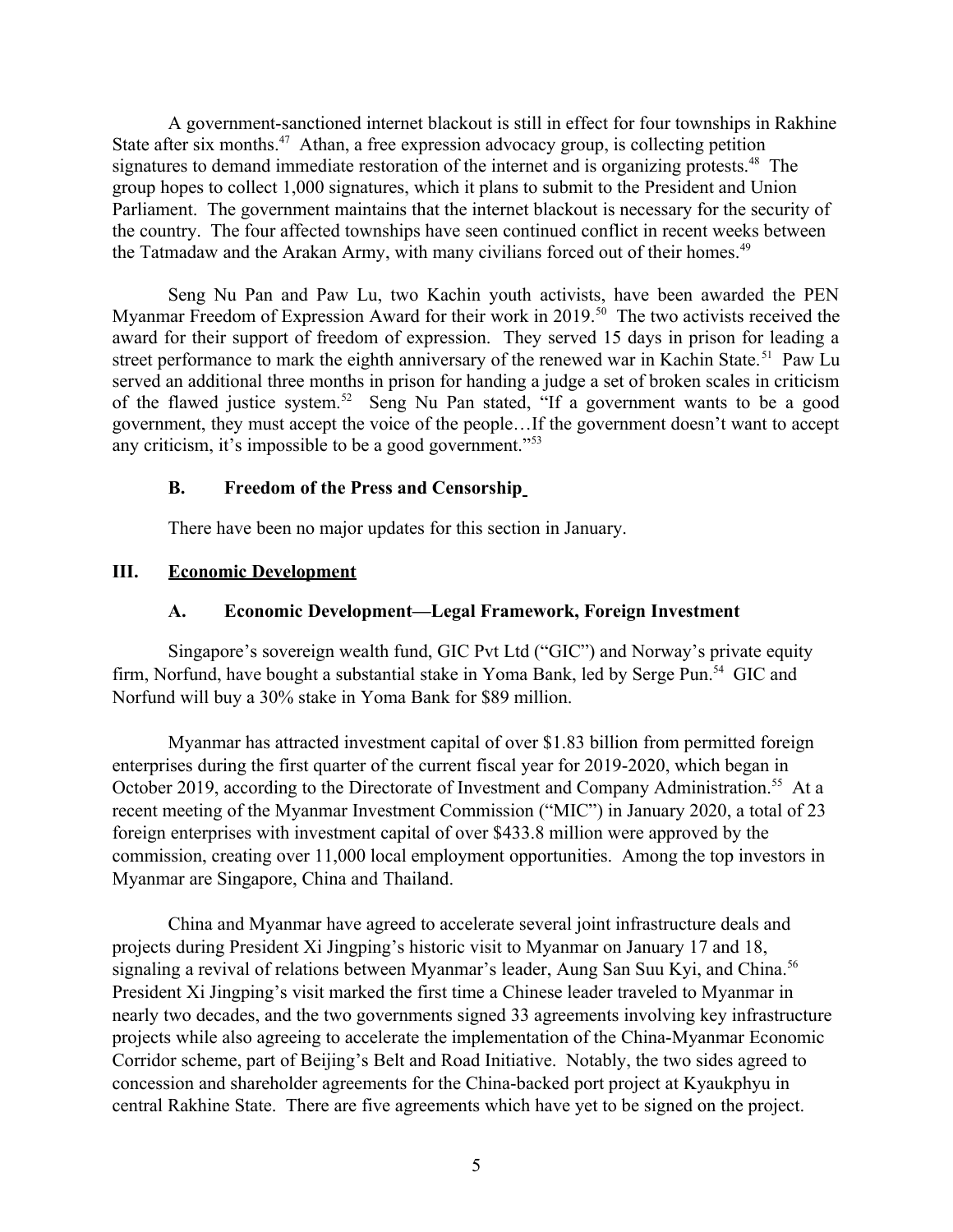The deals between Myanmar and China are controversial, however, and could potentially expose China to future political risks, as local villagers were not consulted during the negotiation of the two new agreements and local support for the projects has not been forthcoming. Among the other agreements signed during the trip were an agreement to speed up negotiations on the proposed Ruili-Muse Cross Border Economic Cooperation Zone and an agreement to build a large natural gas power plant project in Mee Laung Gyaing, Ayeyarwaddy region. China's railway scheme which aims to link southwestern China to the Indian Ocean moved ahead with the formal submission of the Muse-Mandalay Railway Feasibility Study Report. A letter of intent was also signed for the Yangon "New City" project, led by Yangon Chief Minister Phyo Min Thein and Myanmar tycoon Serge Pun. There was no mention of the controversial Myitsone dam, a China-funded mega-dam project suspended by Myanmar in 2011. China remains by far the biggest source of foreign direct investment in Myanmar.

The Mandalay Region Investment Committee has endorsed 70 foreign projects from more than 16 countries since its establishment through December 2019, drawing in nearly \$4 billion in foreign direct investment, according to Thant Sin Lwin, Director-General of the Directorate of Investment and Company Administration.<sup>57</sup> The rise in investment is partially attributed to the ability of regional and state authorities to promote business and endorse investment projects valued below \$5 million under the 2017 Myanmar Investment Law.

## <span id="page-5-0"></span>**B. Economic Development—Infrastructure, Major Projects**

According to Yangon Chief Minister Phyo Min Thein, the Yangon government has begun a project to supply more water to the region's fast growing population by tapping the Toe River, which is one of the eastern-most tributaries in the Ayeyarwady Delta.<sup>58</sup>

According to *Myanmar Times*, solar mini-grids in Myanmar are expected to take off as the private sector sees solar energy as a potentially commercially viable solution in Myanmar's journey towards full electrification.<sup>59</sup> With the installation of \$1.6 million worth of mini-grids, more than a thousand households on the island of Yesagyo in Magway Region were connected to electricity for the first time in December 2019. <sup>60</sup> The project was partly funded by the World Bank and Myanmar firm Parami Energy. <sup>61</sup>

On January 21, Japan announced that it is providing loans totaling ¥120.9 billion (\$1.1 billion) to Myanmar for four infrastructure projects.<sup>62</sup> The loans will be used for Yangon sewerage system development, urban development for the reduction of traffic congestion and the damage caused by flooding in Yangon, power distribution improvement in Yangon and Mandalay, and regional infrastructure improvement in Chin, Rakhine, Mon, Kayin states and Tanintharyi region. <sup>63</sup>

On January 18, Yangon Mayor Maung Maung Soe and Song Hailiang, President of stateowned China Communications Construction Co., signed a letter of intent for the New Urban Development of Yangon City project during the Chinese leader's visit.<sup>64</sup> The first phase will include the construction of five village townships, two bridges, 26km of artery roads, 10 square kilometres of industrial estate, power plant, transmission and distribution facilities, as well as fresh water supply and wastewater treatment plants. <sup>65</sup>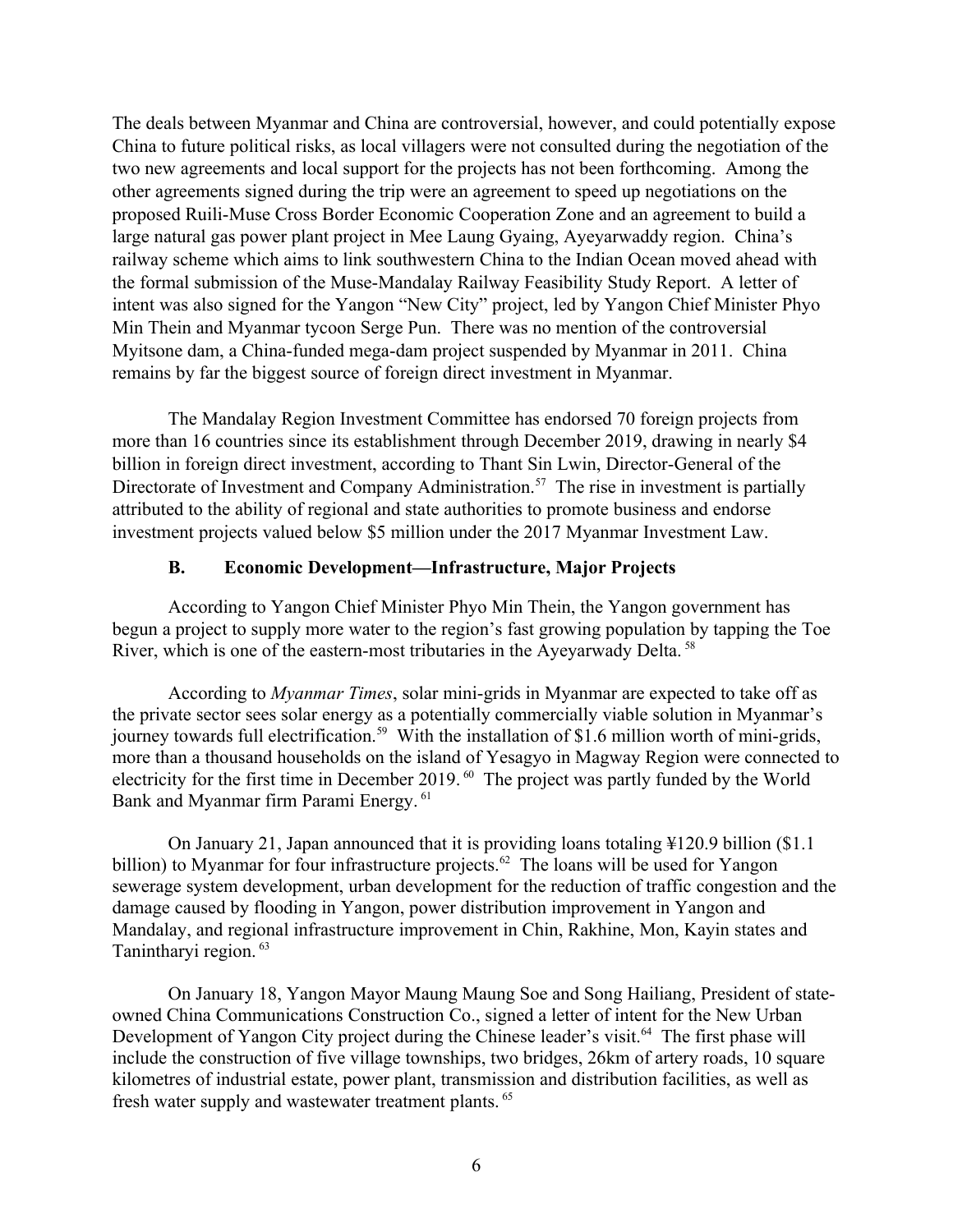In January, Chin State opened its first elephant foot yam processing plant in a major investment for Myanmar's poorest area, with plans to export to China and other parts of Asia.<sup>66</sup> The \$320,000 factory is operated by Chin Hills Treasure Company, an agricultural enterprise owned and run by farmer groups from Mindat, Matupi and Kanpetlet townships. <sup>67</sup> The 6.7 acre factory is the first major investment to be realized in the poorest of Myanmar's 14 states and regions. <sup>68</sup>

## <span id="page-6-2"></span>**C. Land Seizure**

Activists working to increase awareness of land issues in Kayan State were jailed in January.<sup>69</sup> The protestors called on the military to return confiscated farmland and to drop charges of trespassing and farming on military-owned land against 41 farmers.<sup>70</sup> The accused farmers claim to have been using the land for 50 years.<sup>71</sup>

## **IV. Peace Talks and Ethnic Violence**

## <span id="page-6-1"></span><span id="page-6-0"></span>**A. Ethnic Violence**

On January 9, the Tatmadaw attacked a Kachin Independence Army ("KIA") training base in northern Shan State's Hseni Township.<sup>72</sup> Kachin News Group reports that the Tatmadaw fired four large artillery shells at the KIA training base in addition to lighter weapons.<sup>73</sup> The KIA claims that the Tatmadaw has deployed troops in the territory of KIA Brigade 10 and has been searching for the KIA army base.<sup>74</sup> The KIA reported that no one was killed and their forces were not conducting training at the base at the time.<sup>75</sup>

The Tatmadaw seized a haul of weapons and other military hardware near Namkhaik Village in northern Shan State's Hsenwi Township in mid-January.<sup>76</sup> According to the Tatmadaw, among the items seized were one 107-mm launcher tripod, six 107-mm rockets, 12 107-mm rocket shells, one 107-mm remote control, 22 107-mm projectiles, 108 rocket-propelled grenades ("RPGs"), 108 RPG rocket shells, 299 40-mm grenades, 12 60-mm grenades and 60 packs of explosives for grenades.<sup>77</sup> The arms cache was found inside a small cave around 4,000 meters southwest of Namkhaik Village.<sup>78</sup> The Tatmadaw is still investigating to determine which group stored the weapons.<sup>79</sup>

According to local sources, at least 10 people have been injured by landmines in northern Shan State in January.<sup>80</sup> A Lashio Township man from Kyaukphyu village, who was forced by the Tatmadaw to work as a guide and porter, stepped on a landmine while carrying supplies for the military on January  $28.^{81}$  He reportedly lost his right leg.<sup>82</sup> Similarly, a mother and daughter were injured in a landmine blast while searching for firewood in Mong Ngaw sub-township.<sup>83</sup> The daughter was critically wounded, with injuries to her legs, knees, thigh and ribs.<sup>84</sup> The mother also suffered injuries.<sup>85</sup> Due to frequent landmine blasts, locals in northern Shan State have been afraid to tend to their tea farms.<sup>86</sup> They have demanded that armed organizations not plant landmines on or near roads or near or in villages or farms.<sup>87</sup>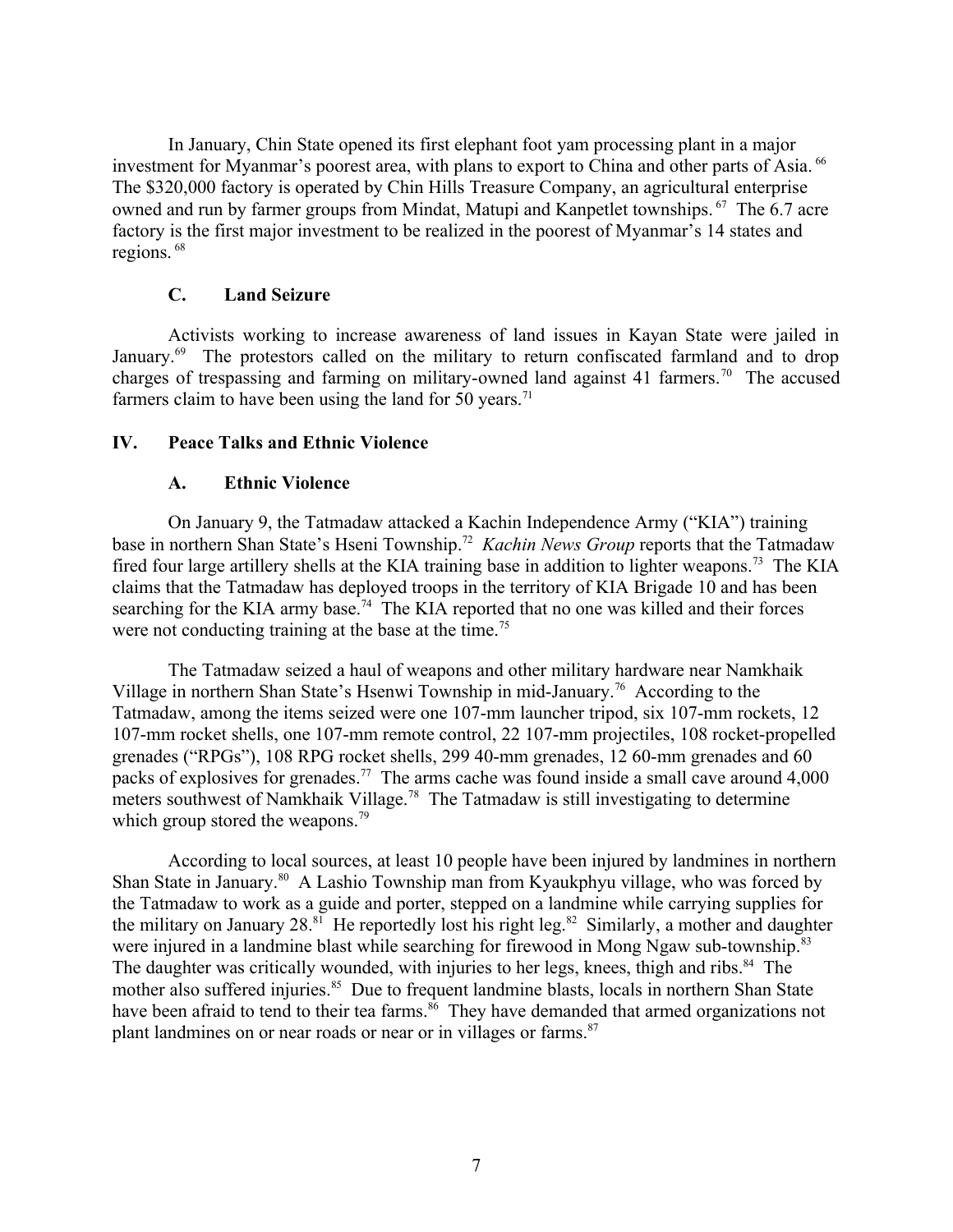#### <span id="page-7-0"></span>**B. Peace Talks**

State Counselor Aung San Suu Kyi and leaders of ten ethnic armed groups that signed the Nationwide Ceasefire Agreement ("NCA") held the Joint-Ceasefire Implementation Coordinating Meeting ("JICM") in Naypyitaw on January  $8.^{88}$  The meeting follows discussions between the government and representatives of the ethnic armed organizations in late December. General Yawd Serk, the chairman of the Restoration Council of Shan State ("RCSS"), urged his colleagues to try to work on achieving good results to move the peace process forward, saying that all those interested in the country's politics, peace process and military affairs, are "waiting to see the results of the JICM."<sup>89</sup> After being subjected to a travel ban in late October by the military, which caused the postponement of the JICM, General Yawd Serk's presence in Naypyitaw this time was a sign that the informal negotiation process on logistics and discussions was proceeding smoothly.<sup>90</sup> The JICM is considered a gateway to resuming the formal peace process, which has been stalled for more than a year since two NCA signatories suspended their participation.<sup>91</sup> The Karen National Union decided to temporarily suspend its participation in formal peace negotiations in October 2018 and the RCSS withdrew from the Joint Monitoring Committee ("JMC") on the NCA the following month. $92$ 

During the JICM, the State Counselor called on all signatories of the NCA to take responsibility and accountability in implementing the pact, saying its principles apply equally to all stakeholders. "If any of the groups take on what they like and ignore the things they don't like, it will cause difficulties to other groups and would create continuous hurdles for the peace process," she added.<sup>93</sup>

Both sides agreed on eight points to move the peace process forward, according to Zaw Htay, the government spokesman, who held a joint press briefing with Colonel Sai Ngern, the secretary of the RCSS, after the JICM.<sup>94</sup> Among the agreements made at the JICM were to convene the 21st-Century Panglong Union Peace Conference in the first quarter of this year; to form a working committee to ensure common understanding of the NCA terms and definitions; to make sure other ethnic armed organizations who haven't signed the NCA are included in the peace process; and to start the Union Peace Dialogue Joint Committee and JMC meetings.<sup>95</sup>

On January 17, the NCA signatories' Peace Process Steering Team, currently led by General Yawd Serk, met in Chiang Mai to discuss the resumption of formal peace negotiations and future tasks in the peace process ahead of the implementation of the eight points agreement at the JICM.<sup>96</sup> General Yawd Serk reiterated that all sides need to work collectively to move the peace process forward. He said reaching "the goal of building a federal Union" depended on the groups' constant engagement in the peace process and keeping "the affairs of the Union in the forefront, rather than the affairs of one group."<sup>97</sup> Following the meeting in Chiang Mai, Sai Ngern, the head of the NCA signatories' negotiation team on the political dialogue framework, said that every NCA signatory must organize a national-level political dialogue prior to the fourth 21<sup>st</sup> Century Panglong Union Peace Conference, as the recommendations from such consultations are passed to the Union Peace Conference for consideration when developing federal principles.<sup>98</sup> On January 27, a spokesman of one of the signatories to the NCA said that talks between government negotiators and representatives of the signatories have been postponed to February.<sup>99</sup>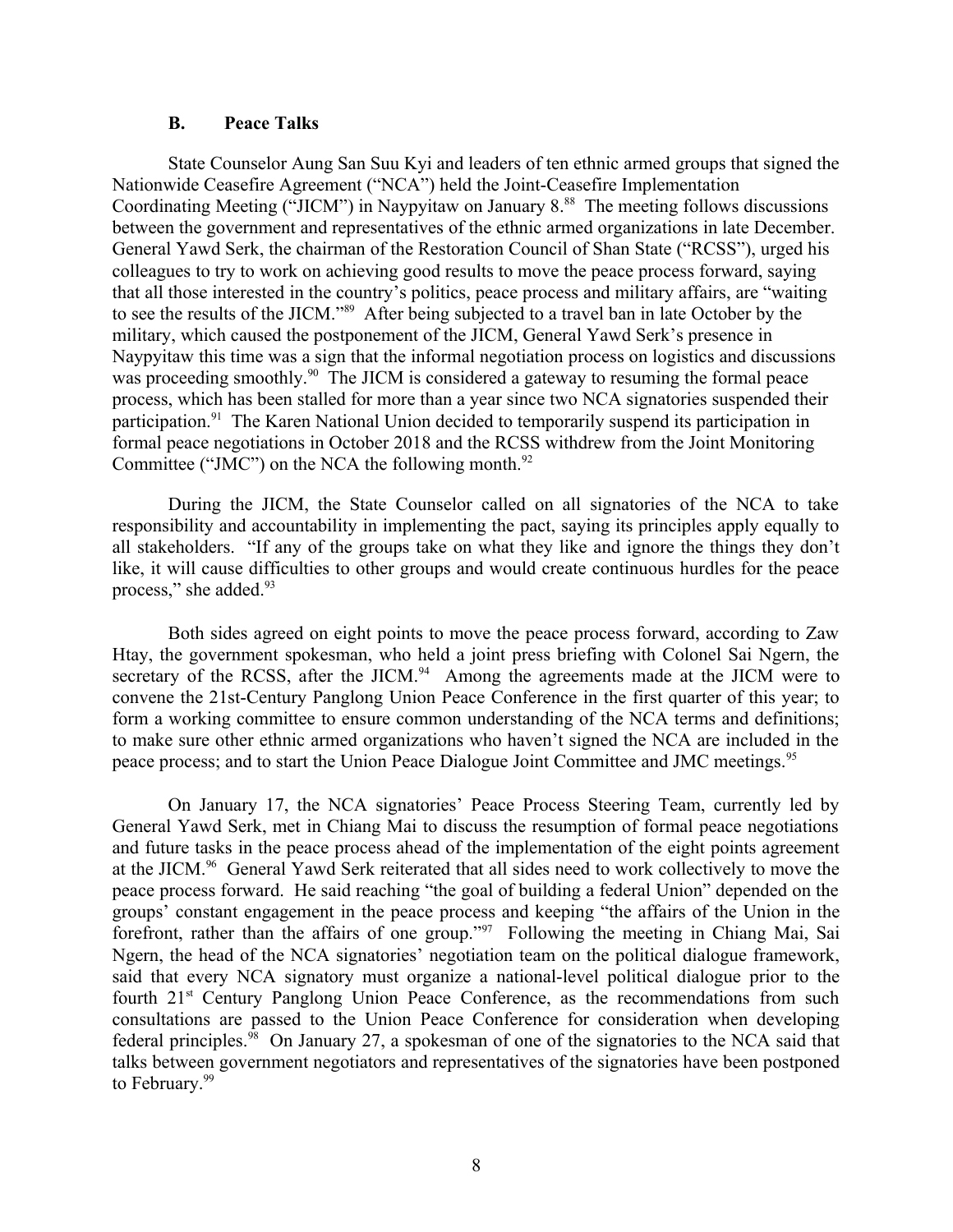The Ta'ang National Liberation Army ("TNLA"), Myanmar National Democratic Alliance Army ("MNDAA") and Arakan Army ("AA") have extended their unilateral ceasefire for another two months to aid the peace process and to ensure a peaceful 2020 general election.<sup>100</sup> The TNLA, MNDAA and AA, which are members of the Northern Alliance, said in a statement that the ceasefire will end on February 29, but warned that the group will defend itself if attacked.<sup>101</sup> Despite the ceasefire, fighting continues between government forces and the members of the Northern Alliance, especially in Rakhine State, where the AA is trying to establish a headquarters. There have also been sporadic clashes between government forces and the TNLA in Shan State since August 15, when the three ethnic armed groups launched surprise attacks on Pyin Oo Lwin in Mandalay Region and Nawngcho in Shan State. The Northern Alliance also includes the Kachin Independence Army. None of the members of the Northern Alliance are signatories to the NCA.

The TNLA announced that it expects to sign a ceasefire accord with the government this year. "The fighting was fierce last year, and there was no progress in the peace negotiations so we need to consider the peace process, and we expect to end the fighting and sign a ceasefire in 2020," the TNLA said in a statement to commemorate the 57th Ta'ang National Revolution Day.<sup>102</sup> The TNLA urged the Tatmadaw to reduce their offensive attacks in ethnic areas and follow the path for the peace process.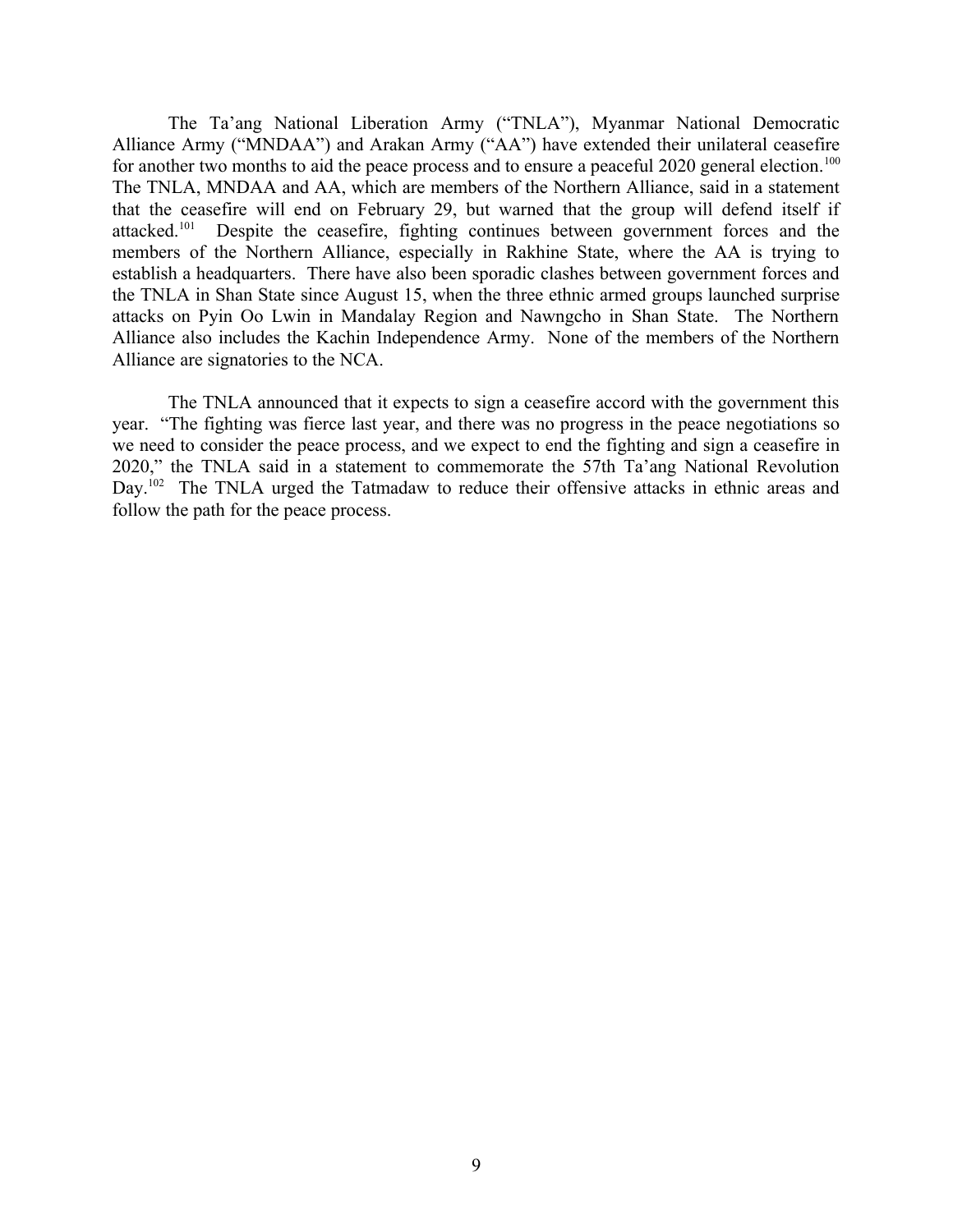<sup>1</sup> Time Magazine, January 17, 2020: <https://time.com/5767085/bangladesh-bhsan-char-rohingya-refugees-relocation/>. 2 *Id.* 3 *Id.* 4 *Id.* 5 *Id.* <sup>6</sup> Human Rights Watch, January 29, 2020: [https://www.hrw.org/news/2020/01/29/step-forward-10000-rohingya](https://www.hrw.org/news/2020/01/29/step-forward-10000-rohingya-refugee-children)[refugee-children.](https://www.hrw.org/news/2020/01/29/step-forward-10000-rohingya-refugee-children) 7 *Id.* 8 *Id.* 9 *Id.* <sup>10</sup> The Irrawaddy, January 7, 2020: [https://www.irrawaddy.com/news/burma/blocking-access-spending-report-may-violate-myanmar](https://www.irrawaddy.com/news/burma/blocking-access-spending-report-may-violate-myanmar-graft-law-watchdog-warns-yangon-govt.html)[graft-law-watchdog-warns-yangon-govt.html](https://www.irrawaddy.com/news/burma/blocking-access-spending-report-may-violate-myanmar-graft-law-watchdog-warns-yangon-govt.html).  $\overline{\bigcirc}$ <sup>11</sup> *Id.* <sup>12</sup> *Id.* <sup>13</sup> *Id.* <sup>14</sup> The Irrawaddy, January 22, 2020: [https://www.irrawaddy.com/news/burma/lawmakers-blast-yangon-govt-misusing-public](https://www.irrawaddy.com/news/burma/lawmakers-blast-yangon-govt-misusing-public-funds.html)[funds.html.](https://www.irrawaddy.com/news/burma/lawmakers-blast-yangon-govt-misusing-public-funds.html) <sup>15</sup> *Id.* <sup>16</sup> *Id.* <sup>17</sup> The Irrawaddy, January 21, 2020: [https://www.irrawaddy.com/news/burma/ex-tanintharyi-region-chief-minister-face-corruption](https://www.irrawaddy.com/news/burma/ex-tanintharyi-region-chief-minister-face-corruption-charges.html)[charges.html](https://www.irrawaddy.com/news/burma/ex-tanintharyi-region-chief-minister-face-corruption-charges.html).  $\overline{\frac{18}{18}}$ *Id.* <sup>19</sup> *Id.* <sup>20</sup> The Irrawaddy, January 23, 2020: [https://www.irrawaddy.com/news/burma/top-un-court-orders-myanmar-protect-rohingya-rights](https://www.irrawaddy.com/news/burma/top-un-court-orders-myanmar-protect-rohingya-rights-end-genocide.html)[end-genocide.html](https://www.irrawaddy.com/news/burma/top-un-court-orders-myanmar-protect-rohingya-rights-end-genocide.html).  $\frac{1}{21}$  *Id.* <sup>22</sup> Mizzima, January 23, 2020: [http://mizzima.com/article/top-un-court-orders-myanmar-prevent-rohingya-genocide.](http://mizzima.com/article/top-un-court-orders-myanmar-prevent-rohingya-genocide) <sup>23</sup> Frontier Myanmar, January 23, 2020: [https://frontiermyanmar.net/en/icj-rules-to-impose-provisional-measures-in-rohingya](https://frontiermyanmar.net/en/icj-rules-to-impose-provisional-measures-in-rohingya-genocide-trial)[genocide-trial.](https://frontiermyanmar.net/en/icj-rules-to-impose-provisional-measures-in-rohingya-genocide-trial) <sup>24</sup> *Id.* <sup>25</sup> The Irrawaddy, January 23, 2020: [https://www.irrawaddy.com/news/burma/myanmar-state-counselor-says-intl-condemnation](https://www.irrawaddy.com/news/burma/myanmar-state-counselor-says-intl-condemnation-country-rohingya-crisis-unfounded.html)[country-rohingya-crisis-unfounded.html](https://www.irrawaddy.com/news/burma/myanmar-state-counselor-says-intl-condemnation-country-rohingya-crisis-unfounded.html). <sup>26</sup> The Irrawaddy, January 24, 2020: [https://www.irrawaddy.com/news/burma/myanmar-foreign-ministry-acknowledges-icj-ruling](https://www.irrawaddy.com/news/burma/myanmar-foreign-ministry-acknowledges-icj-ruling-repeats-denial-genocide-rohingya.html)[repeats-denial-genocide-rohingya.html](https://www.irrawaddy.com/news/burma/myanmar-foreign-ministry-acknowledges-icj-ruling-repeats-denial-genocide-rohingya.html). <sup>27</sup> *Id.* <sup>28</sup> The Irrawaddy, January 23, 2020: [https://www.irrawaddy.com/news/burma/japan-welcomes-myanmar-govts-report-crimes](https://www.irrawaddy.com/news/burma/japan-welcomes-myanmar-govts-report-crimes-rohingya-promise-prosecute.html)[rohingya-promise-prosecute.html](https://www.irrawaddy.com/news/burma/japan-welcomes-myanmar-govts-report-crimes-rohingya-promise-prosecute.html). <sup>29</sup> The Myanmar Times, January 27, 2020: <https://www.mmtimes.com/news/eu-asks-myanmar-act-rakhine-war-crimes.html>. <sup>30</sup> *Id.* <sup>31</sup> Mizzima, January 23, 2020: http://mizzima.com/article/un-secretary-general-welcomes-decision-ici-genocide-decision-concerning[myanmar.](http://mizzima.com/article/un-secretary-general-welcomes-decision-icj-genocide-decision-concerning-myanmar) <sup>32</sup> The Irrawaddy, January 29, 2020: [https://www.irrawaddy.com/news/burma/icj-gives-gambia-myanmar-just-six-months-prepare](https://www.irrawaddy.com/news/burma/icj-gives-gambia-myanmar-just-six-months-prepare-pleadings-genocide-case.html)[pleadings-genocide-case.html](https://www.irrawaddy.com/news/burma/icj-gives-gambia-myanmar-just-six-months-prepare-pleadings-genocide-case.html). <sup>33</sup> *Id.* <sup>34</sup> CNN, January 31, 2020:<https://www.cnn.com/2020/01/31/politics/trump-administration-travel-ban-six-new-countries/index.html>. <sup>35</sup> *Id.* <sup>36</sup> *Id.* <sup>37</sup> Mizzima, January 30, 2020: [http://mizzima.com/article/us-ambassador-stresses-close-ties-myanmar-despite-tension-over-rakhine](http://mizzima.com/article/us-ambassador-stresses-close-ties-myanmar-despite-tension-over-rakhine-crisis)[crisis.](http://mizzima.com/article/us-ambassador-stresses-close-ties-myanmar-despite-tension-over-rakhine-crisis) 38 The Irrawaddy, January 8, 2020: [https://www.irrawaddy.com/news/burma/myanmar-freedom-expression-advocates-call-military](https://www.irrawaddy.com/news/burma/myanmar-freedom-expression-advocates-call-military-stop-suing-critics.html)[stop-suing-critics.html](https://www.irrawaddy.com/news/burma/myanmar-freedom-expression-advocates-call-military-stop-suing-critics.html).  $39 \dot{Id}$ <sup>40</sup> *Id*. <sup>41</sup> *Id*. 42 Burma News International, January 25, 2020: [https://www.bnionline.net/en/news/ruling-expected-13-people-facing-unlawful](https://www.bnionline.net/en/news/ruling-expected-13-people-facing-unlawful-associations-act-charges)[associations-act-charges](https://www.bnionline.net/en/news/ruling-expected-13-people-facing-unlawful-associations-act-charges).  $\frac{1}{43}$  Id. <sup>44</sup> Burma News International, January 25, 2020: [https://www.bnionline.net/en/news/myanmar-apex-court-rejects-dr-aye-maungs](https://www.bnionline.net/en/news/myanmar-apex-court-rejects-dr-aye-maungs-appeal)[appeal](https://www.bnionline.net/en/news/myanmar-apex-court-rejects-dr-aye-maungs-appeal). <sup>45</sup> *Id.* <sup>46</sup> *Id*. <sup>47</sup> Burma News International, January 11, 2020: [https://www.bnionline.net/en/news/petition-circulating-restore-internet-arakan-state.](https://www.bnionline.net/en/news/petition-circulating-restore-internet-arakan-state) <sup>48</sup> *Id*. <sup>49</sup> *Id*. <sup>50</sup> Burma News International, January 9, 2020: [https://www.bnionline.net/en/news/kachin-activists-given-freedom-expression-award.](https://www.bnionline.net/en/news/kachin-activists-given-freedom-expression-award) <sup>51</sup> *Id.* <sup>52</sup> *Id*. <sup>53</sup> *Id*.